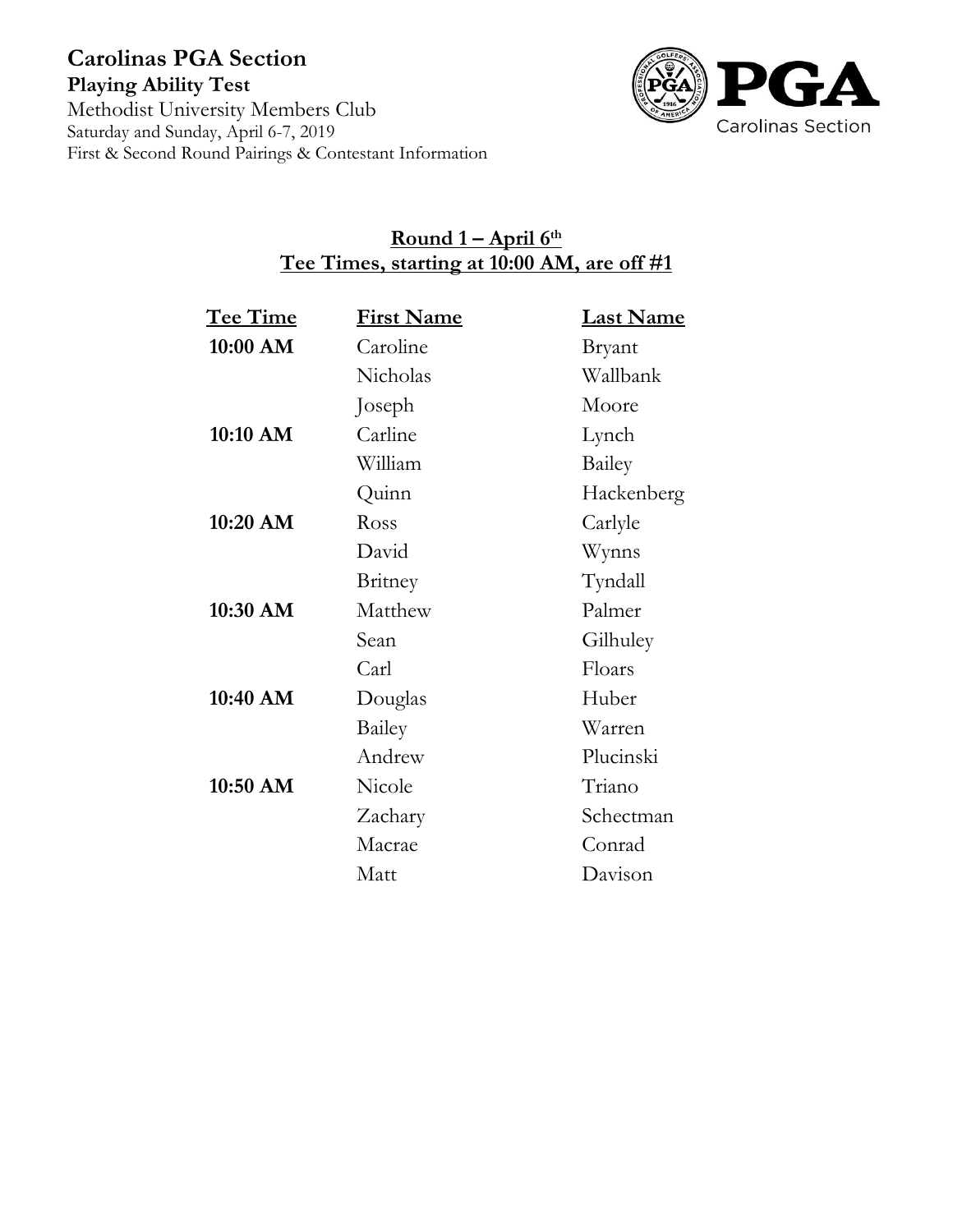## **Round 2 – April 7 th Tee Times, starting at 10:00 AM, are off #1**

| Tee Time | <b>First Name</b> | <b>Last Name</b> |
|----------|-------------------|------------------|
| 10:00 AM | Matt              | Davison          |
|          | Macrae            | Conrad           |
|          | Nicole            | Triano           |
| 10:10 AM | Bailey            | Warren           |
|          | Andrew            | Plucinski        |
|          | Zachary           | Schectman        |
| 10:20 AM | Douglas           | Huber            |
|          | Carl              | Floars           |
|          | Sean              | Gilhuley         |
| 10:30 AM | Matthew           | Palmer           |
|          | Britney           | Tyndall          |
|          | David             | Wynns            |
| 10:40 AM | Ross              | Carlyle          |
|          | Quinn             | Hackenberg       |
|          | William           | Bailey           |
| 10:50 AM | Carline           | Lynch            |
|          | Joseph            | Moore            |
|          | Nicholas          | Wallbank         |
|          | Caroline          | Bryant           |